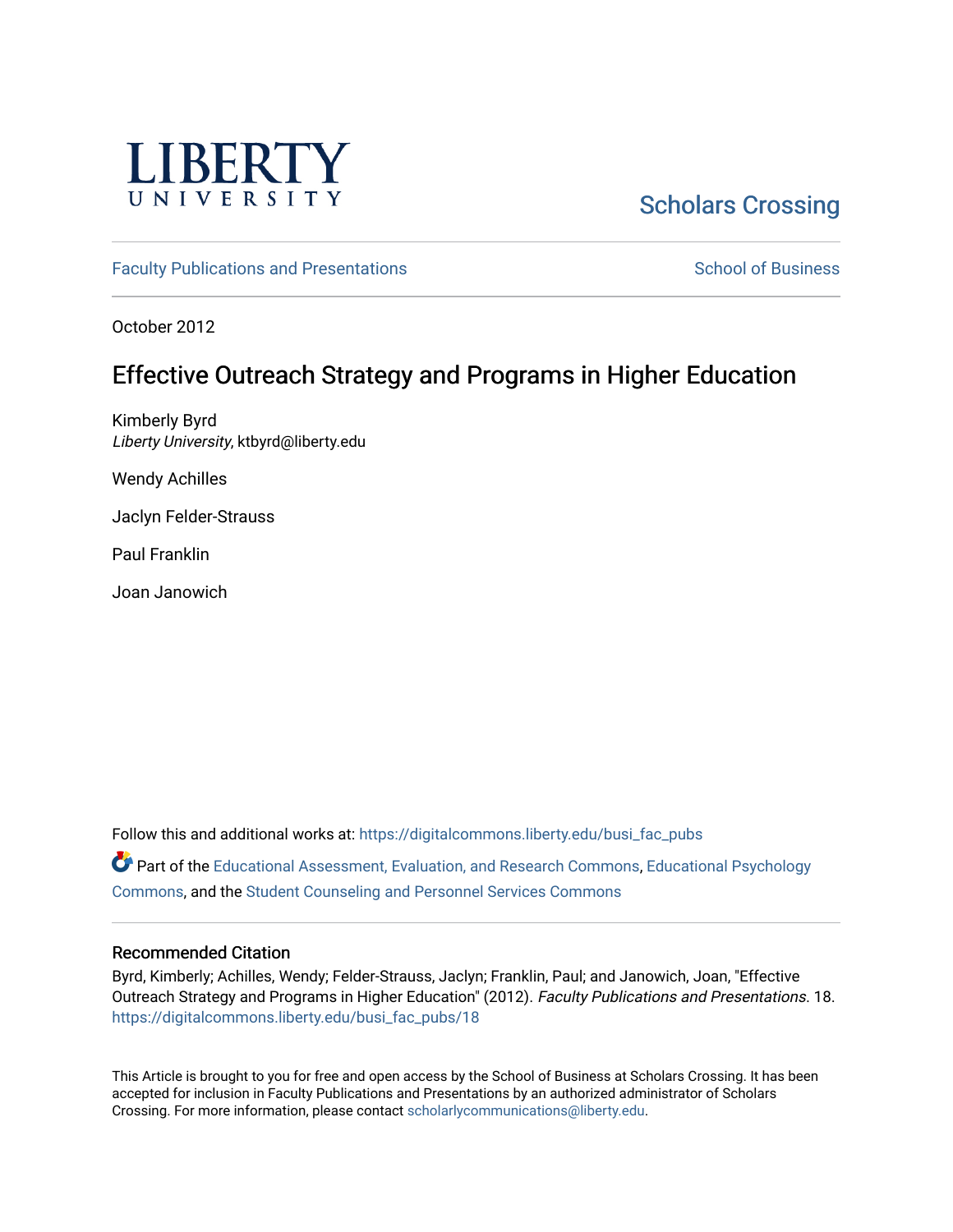## **EFFECTIVE OUTREACH STRATEGY AND PROGRAMS IN HIGHER EDUCATION**

## **Wendy Achilles, Kaplan University Kimberly Byrd, Kaplan University Jaclyn Felder-Strauss, Kaplan University Paul Franklin, Kaplan University Joan Janowich, Kaplan University**

*Outreach programs have been implemented in higher learning institutions to increase student retention and satisfaction. The challenges of outreach can increase when students are in an online environment. Online students do not have physical contact with their instructor and classmates and this can cause students to feel isolated and discouraged. Online higher learning institutions can approach outreach at various levels: no formalized outreach program for instructors, a formalized outreach program for instructors incorporating required outreach periodically throughout the course for at risk students, or a formalized outreach program for instructors incorporating weekly outreach throughout the course for at risk students. The following research provides insight into each of these approaches and how each program can impact student retention and success.*

## **INTRODUCTION**

Outreach programs are a necessity in higher education. Students rely on their instructors to set the tone for the course and seek their instructor's guidance and mentoring throughout their time spent together in the course. Students, in general, need to know that their success in the classroom is important to both their instructor and the university. Even more importantly, direct instructor outreach is an essential tool for success for online learning programs as students do not have face-to-face interaction with their instructors as they would in an on ground setting. Without direct instructor contact with the student, the student's need for validation of their efforts from the instructor and institution is not met, which can lead to the student becoming disengaged within the class and/or the institution.

Outreach programs and strategies are effective from the start of the higher education experience (enrollment) to the end (graduation). Research has been conducted that supports the effectiveness of outreach efforts. In an article published in the *Adult Basic Education and Literacy Journal* by S. Goto, R. Spitzer, and J. Sadouk in 2009, the importance of interaction with potential students is emphasized. The authors emphasize that personal interaction encourages potential students to consider and investigate the benefits that can be achieved from higher education. The required interaction involves face-to-face contact with their recruiter as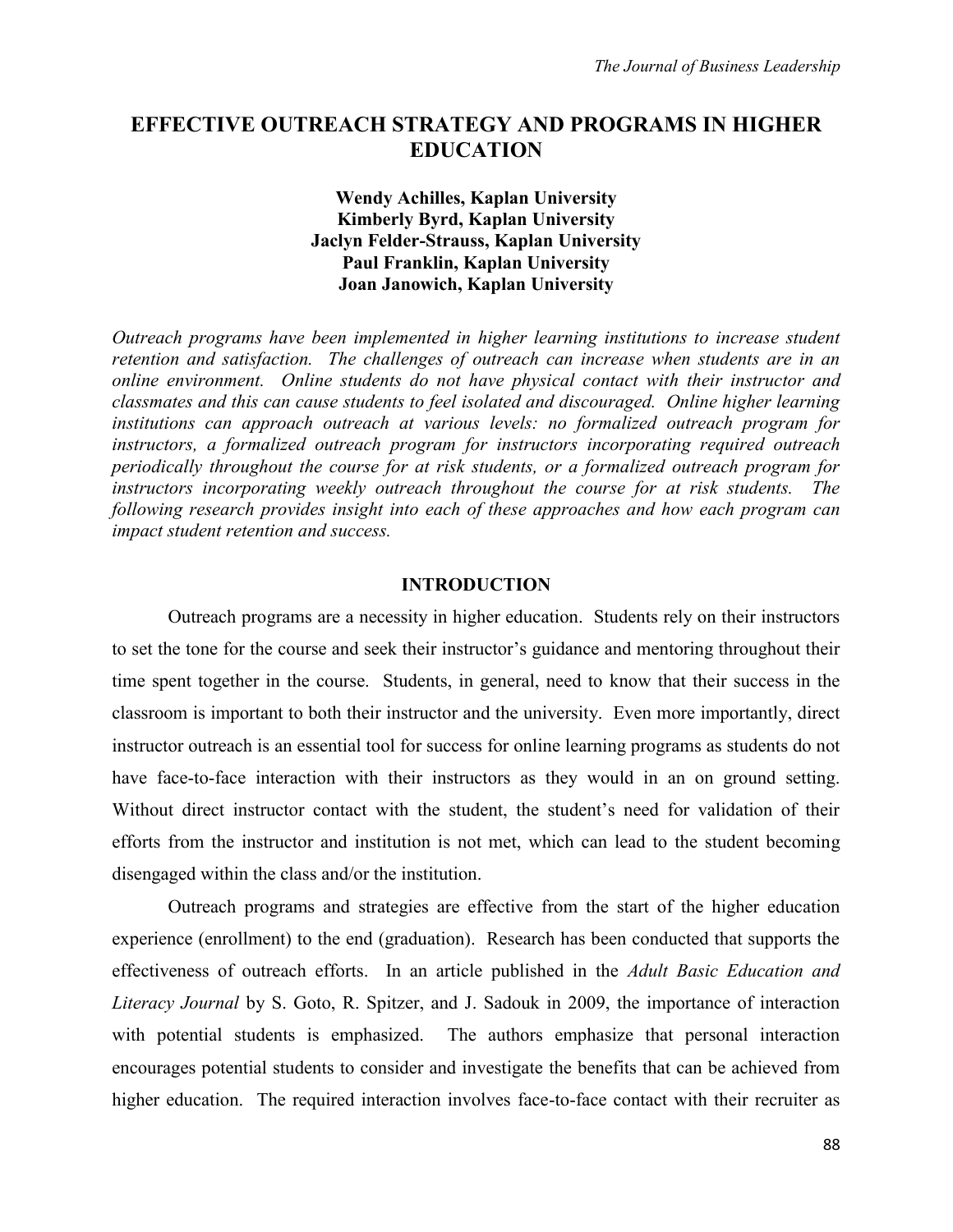well as involvement in the university community. In some instances, variations of face-to-face contact are necessary due to the high demands of student enrollments. However, when contact is established between the student and the recruiter, it allows the recruiter to demonstrate empathy for the potential student's concerns or fears. While the focus of this article was course enrollment for ESL courses, the basic concepts of interaction and one-on-one time with student are consistent.

Outreach programs should be an integral program in educational institutions. In general, these types of outreach programs emphasize health, finance, and college success by offering periodic workshops or presentations on a variety of subjects such as personal finance, stress management, and time management. While professionals identify the importance of the programs, student attendance at these workshops/presentations is often extremely low. In a research study conducted by L. Marks and R. McLaughlin, successful interventions were indentified. These interventions include effective advertising, collaboration with regular courses, and support of instructors. Based on the research, reminders of the workshops by continuous advertisement are an effective means to trigger the desired behavior. In addition, by requiring students to attend a workshop/presentation as a part of their graded coursework, it stresses the value of the topics.

An article published in *Recruitment and Retention* titled Online Student Tracking System Nets Retention Awards describes how the implementation of a tracking system assisted in identifying at-risk students. Sinclair Community College implemented an online record management system that assists in monitoring at-risk students. Through the tracking system, individualized plans can be created to assist the student in creating a positive educational experience. By instructors or advisors identifying the individual needs of the student, better strategies can be developed to serve the student population.

While the first articles presented in the literature review relate to on-campus and face-toface environments, it is important to note that instructor-student interaction plays a large role in the traditional on-campus environment for retention and student success. Knowing this fact, it can be assumed that instructor-student interaction is a more crucial role in the online environment where there is limited or no face-to-face interaction. Catherine Stover published an article in the *Distance Education Report* in 2005 discussing the student retention rates among online courses. As predicted, the retention rate is much lower than for traditional on-site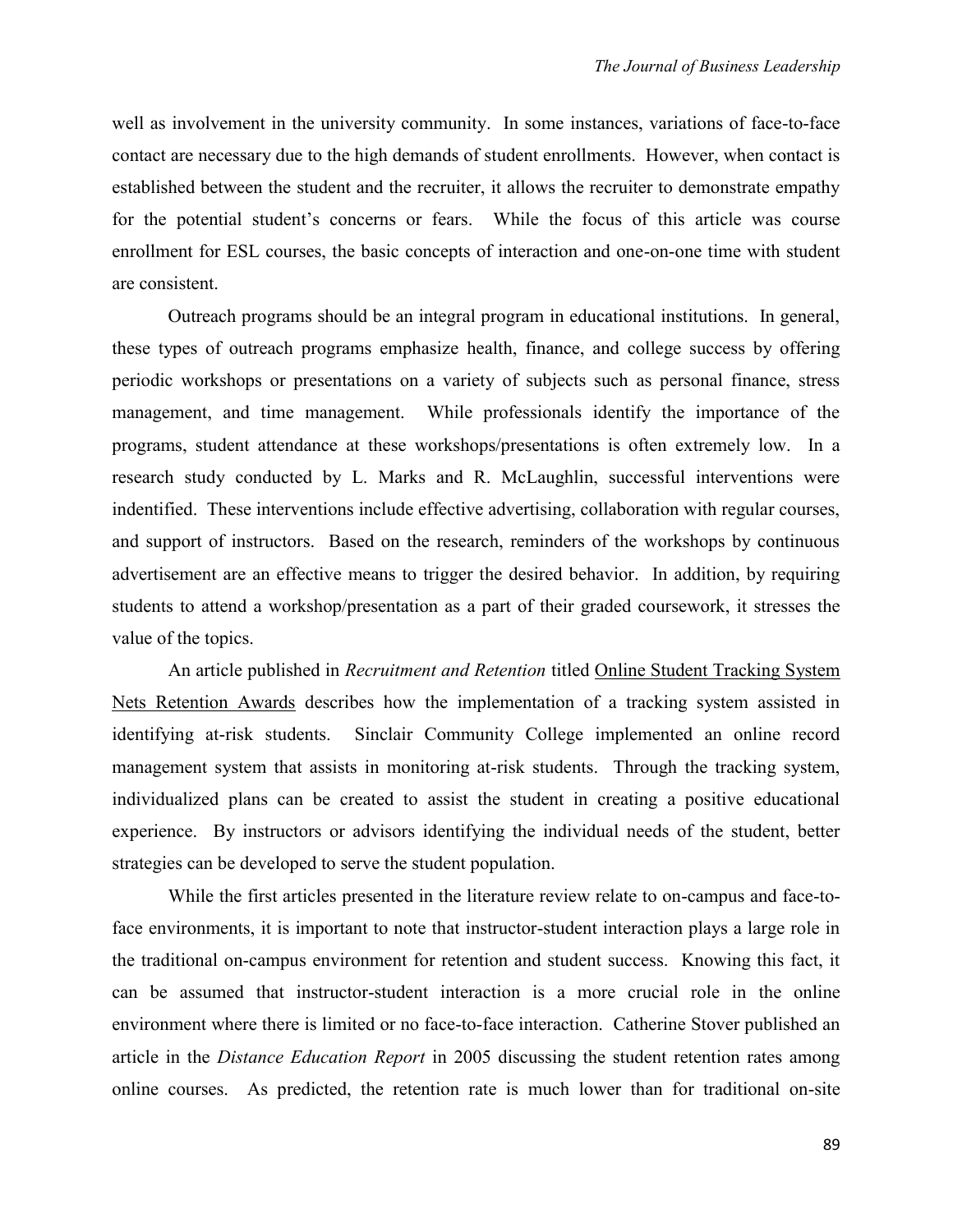campuses Stover states several factors that affect retention including classroom environment, classroom activities, faculty role, student services, faculty interaction, academic aptitude, and gender. Several of these factors can be controlled by the instructor supporting the conclusion that the instructor interaction with the student has a significant impact on a student's performance.

In June 2006, an article was published in *Recruitment and Retention in Higher Education* focusing on the variation of approaches needed, by online programs, to improve retention rates. As previously noted in Stover's article, the emphasis of a different approach to retention strategies in traditional programs has been made. In the *Recruitment and Retention* (2005) article, retention strategies or outreach should be more tailored to the student's needs and experiences. The article describes the evaluation approach taken by Empire State College to improve the retention of a growing online population. As noted in this evaluation, the academic advisors, mentors and instructors are a critical part of the online learning process to monitor the student's participation in a course and engage the student.

Further support is provided for instructor-student interaction, as a crucial component of the online learning environment in an article published in *Retention Strategies (2005)*. This article describes the need for a proactive approach by instructors to online student retention. The article outlines the trial and error approach taken by an instructor upon teaching her first online business law course. In this example, course retention increased from 50 percent to 92 percent. The increase was a result of the proactive approach the instructor took in contacting and pursuing students identified as at-risk. A few examples of the proactive actions include personalized letters to students, the use of and instructor participation in discussion forums, and creating opportunities to interact with students one-on-one in the virtual environment.

Additional support for instructor presence as a critical element of the online learning environment is provided in a published article titled *The Indicators of Instructor Presence that are Important to Students in Online Courses 2010).* In a survey conducted for this research, 299 respondents indicated within the five most important indicators was 'instructor presence'.

A final article highlighting the relevance of instructor-student interaction is located in *The Comparison of Student and Instructor Perceptions of Best Practices in Online Technology Courses (2008).* The Seven Principles of Chickering and Gamson were proven as relevant with four of the principles identified as having a lower perception of use. There were suggestions for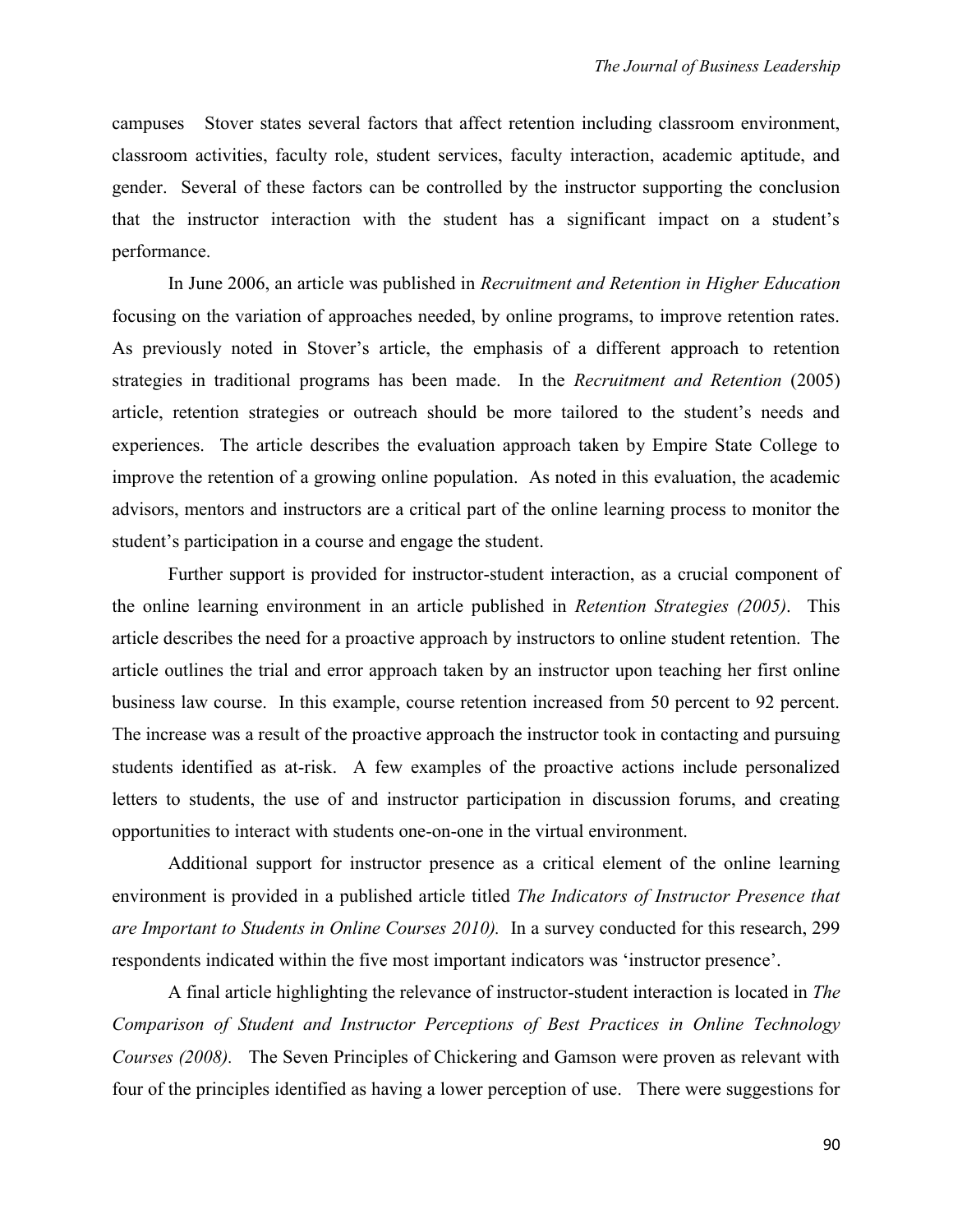improvement in these four identified principles which were time on task, active learning, cooperation among students, and diverse talents and ways of learning. The use of technology and a high level of instructor involvement was the central theme that would provide methods to improve these items in the online environment. The burden lies on the instructor's involvement level to online learning retention and student improvement.

Based on the current research and literature regarding student retention rates and the need of proactive approaches, two general conclusions can be made: The need for instructor-student interaction is a factor in the student's success whether the learning environment is a traditional on-campus program or online program and the degree and approach of instructor-student interaction for online learning environments must be proactive in the online learning environment.

### **STUDENT OUTREACH WORKS**

Specifically, the purpose of this research is to study the effect of organized and directed faculty outreach on distance learning students. The group selected for this study was the population of students enrolled in Accounting I. The data for this study is organized into three study groups to compare the effect of 1) no outreach for all students enrolled in Accounting I to 2) limited outreach efforts conducted by faculty for students enrolled in Accounting I per the institution's student operations guidelines to 3) consistent weekly outreach conducted by an accounting instructor in their assigned Accounting I courses.

Prior to 2009, no outreach efforts were required or formally initiated by the institution. In 2009 the institution's student services began a limited outreach effort. The courses for the institution were ten weeks in length. Students were ranked by faculty at specific points in the term as to their likely success in the course. The faculty reviewed the student's status in the course in weeks one, three, five and seven. Students that faculty designated as being "At Risk", or below a 70% in the course, were flagged to be contacted by a student adviser encouraging the student to contact their faculty or adviser to discuss any problems that might be a cause for their poor performance. Also, in 2009 one of the accounting faculty members conducted weekly student outreach.

- The instructor contacted students that were "At Risk" each week via email and by phone for those not responding to email correspondence.
- The instructor kept the advising team informed of all student contact and enlisted  $\bullet$ their input and assistance in the weekly outreach efforts.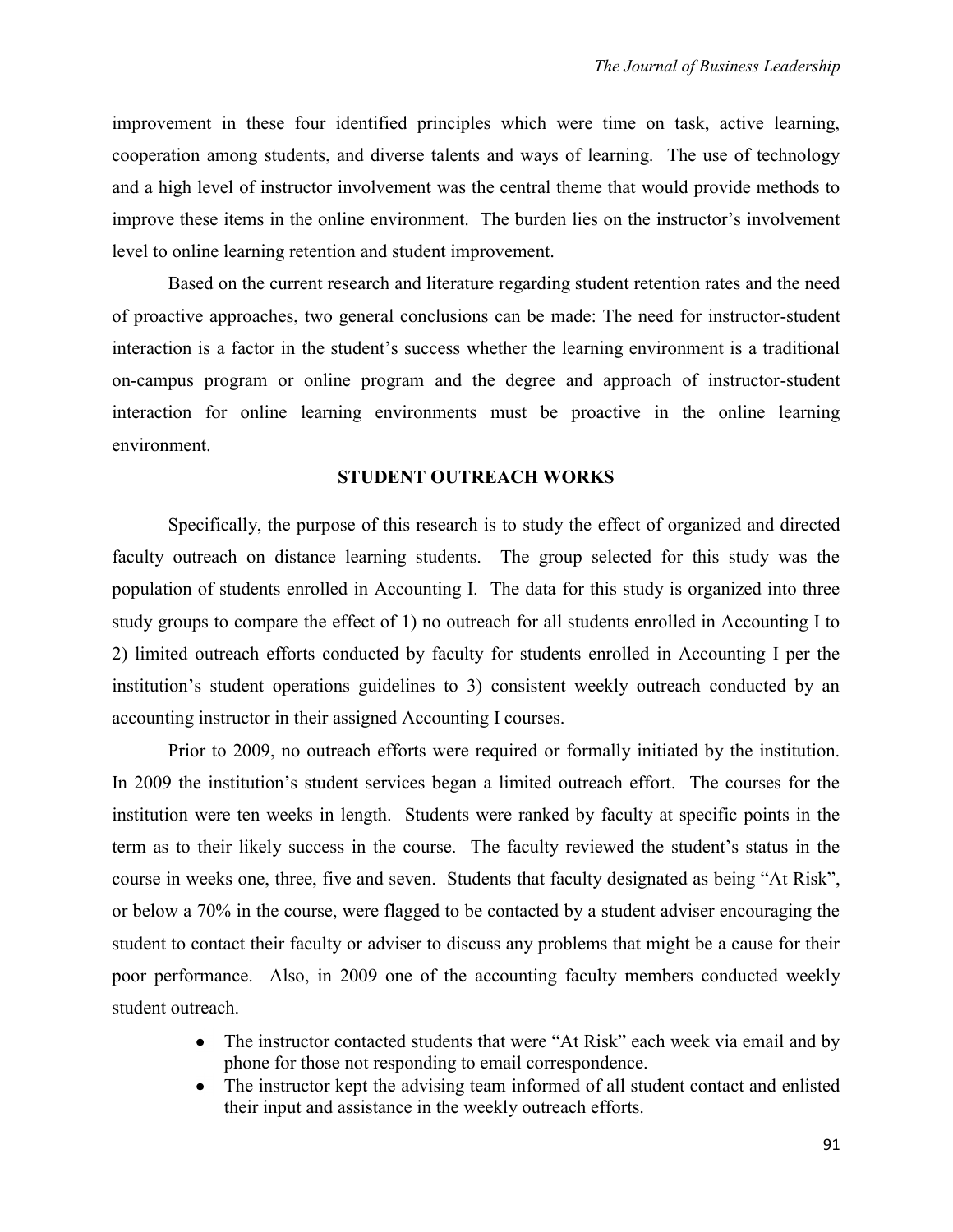- The instructor offered assistance to the students in the email correspondence and  $\bullet$ phone calls such as a detailed list of class room resources, video assistance for navigating the class room resources, and one on one study sessions.
- The instructor also contacted students that received below a 70% on any of the  $\bullet$ week's assignment offering assistance as outlined above.
- The instructor also contacted students that maintained above a 70% three times  $\bullet$ during the term to thank them for their performance in the course.

## **OUTREACH RESULTS**

The graphs below (Exhibit 1 and Exhibit 2) compare the U-rates of the 3 study groups. The U-rate is an "Unsuccessful rate" and is the sum of the course withdrawal rate (W-rate) and the course failure rate (F-rate). The data has been grouped as "Pre Outreach", "Limited Advisor Contact", and "Faculty Outreach". The "Pre Outreach" represents the U-rates for all students enrolled in Accounting I prior to any formal intervention or outreach. The "Limited Advisor Contact" measures the U-rates for the group of Accounting I identified as at-risk students by the institution's student operations guidelines. The group labeled "Faculty Outreach" is comprised of the students in the control group that received consistent weekly outreach by their Accounting I instructor. The second graph represents a subset of the population represented in the first graph, but was filtered to include only those students enrolled as "Associate Degree" accounting candidates.

In the table (Exhibit 1), the difference in total U-rate for students enrolled in classes receiving no outreach and students receiving organized and deliberate faculty outreach were 6.3%. In addition, for students enrolled in classes with limited outreach versus faculty outreach the difference was 9.9%. Looking more closely at the total U-rate, the data has separated students into two groups: A group of students that failed the course and a group of students who withdrew from the course. The statistics for F-rate indicates a marked difference between students receiving faculty outreach, but failed (4.3%) and those students receiving either no outreach or limited outreach who failed (13.8% and 13.4%). This is a difference of 9.5% when comparing pre outreach to faculty outreach and a difference of 9.1% when comparing limited advisor contact to faculty outreach. The W-rate differences were 10.4% for students receiving no outreach, 14.3% for students receiving limited outreach and 13.7% for students enrolled in courses where faculty outreach was documented. The average grade for students enrolled in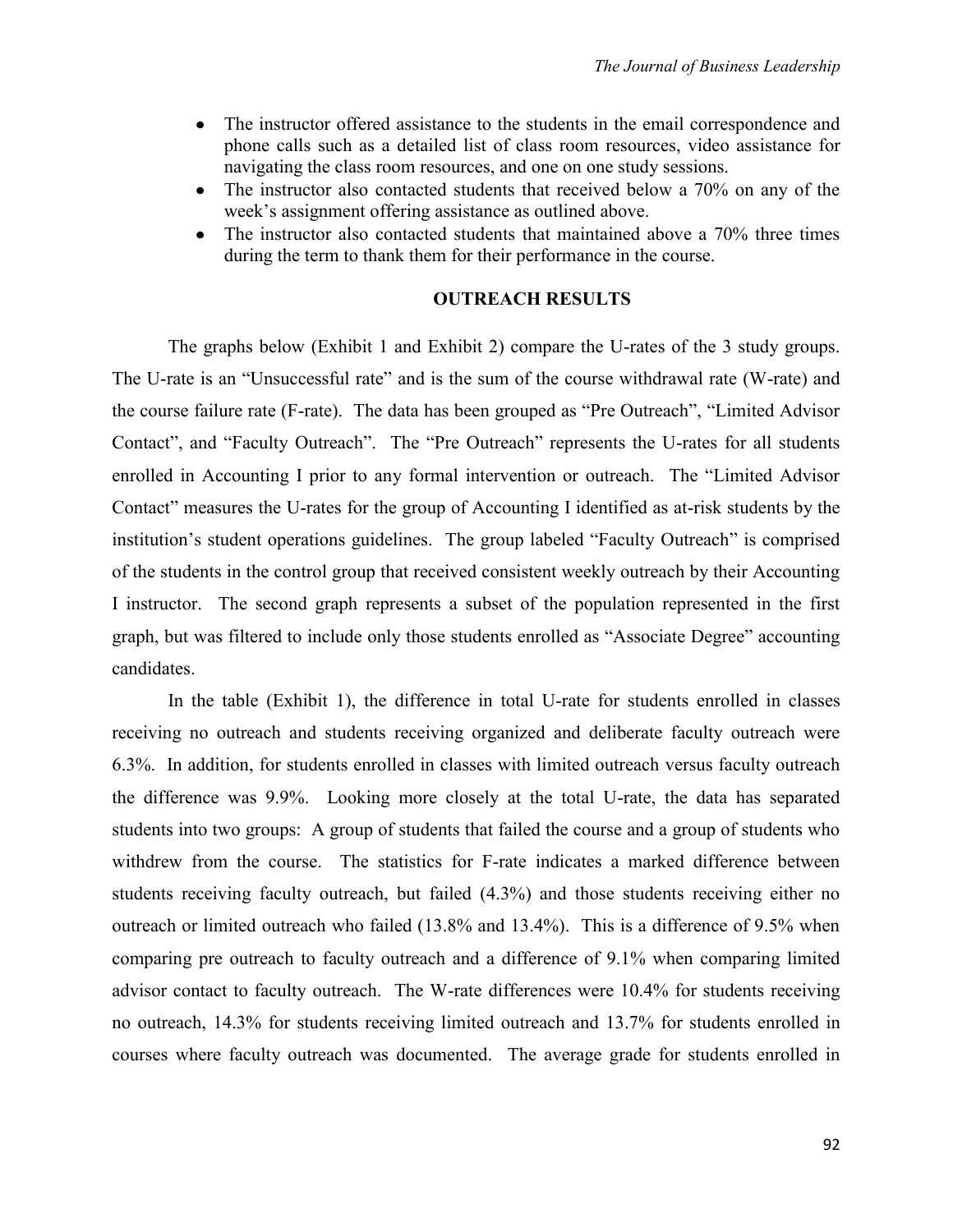courses with faculty outreach was .33 grade points higher than the average grade of students enrolled in courses receiving no outreach.



The second control group studied was students enrolled in the Associate Degree in accounting program (Exhibit 2). This group was chosen to measure the effect of faculty outreach on only those students enrolled in the course who had declared accounting as their major area of study. There is a dramatic difference in total U-rates between the 3 groups. There is a U-rate difference of 14.9% between students receiving no outreach and students receiving faculty outreach and a 16.9% difference between limited outreach and faculty outreach. While the pattern of the U-rate is similar between the Accounting student population and the general population, the difference shown in the data regarding Accounting students is more pronounced. The F-rate comparison also indicates a pattern demonstrating the positive affect of faculty outreach. The W-rate also illustrates favorable results when faculty outreach is present in courses. The difference in the average student grade, between the group receiving no outreach and the group with faculty outreach, was .82 grade points higher for the Associates Degree student group receiving outreach.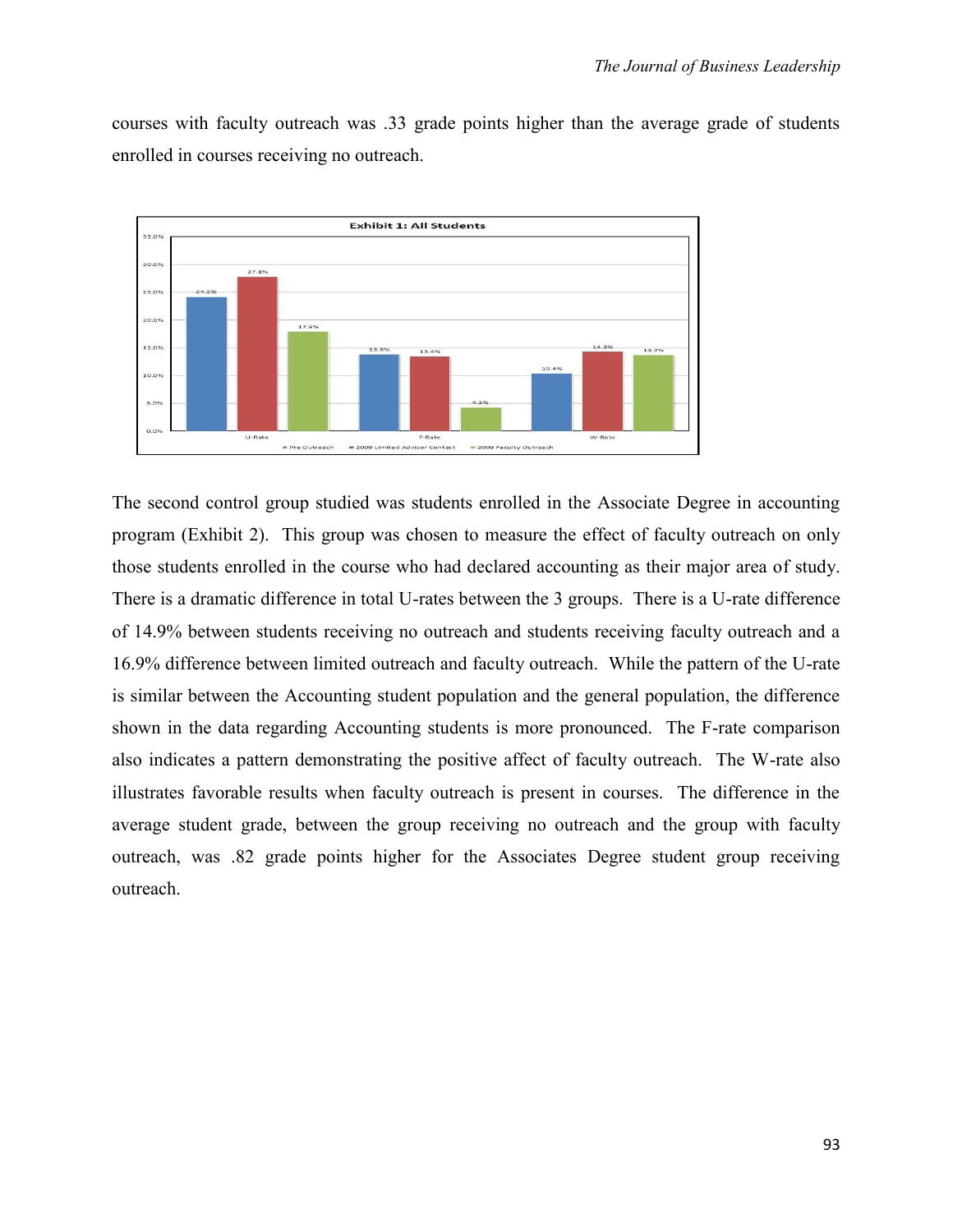

The overall pattern of the data for the 3 groups appears to be consistent between the populations as a whole and the subgroup of Associates Degree in Accounting students in particular. The consistency of the patterns indicates that all students benefit from organized outreach efforts. The data also indicates limited, organized outreach which identifies at-risk students for advisor contact in weeks one, three, five and seven, has a positive impact on student success and retention. The data also demonstrates when an instructor conducts consistent weekly outreach to students, an even greater positive impact occurs with higher student success and retention.

The previous research and the research data outlined above indicate that outreach can influence student comprehension and retention in a positive manner. When higher education institutions develop outreach initiatives via their advisors and instructors, the research indicates students are more engaged in their course and believe their presence matters to the institution, which is a motivator for them to strive for mastery in their course and ultimately increases student retention.